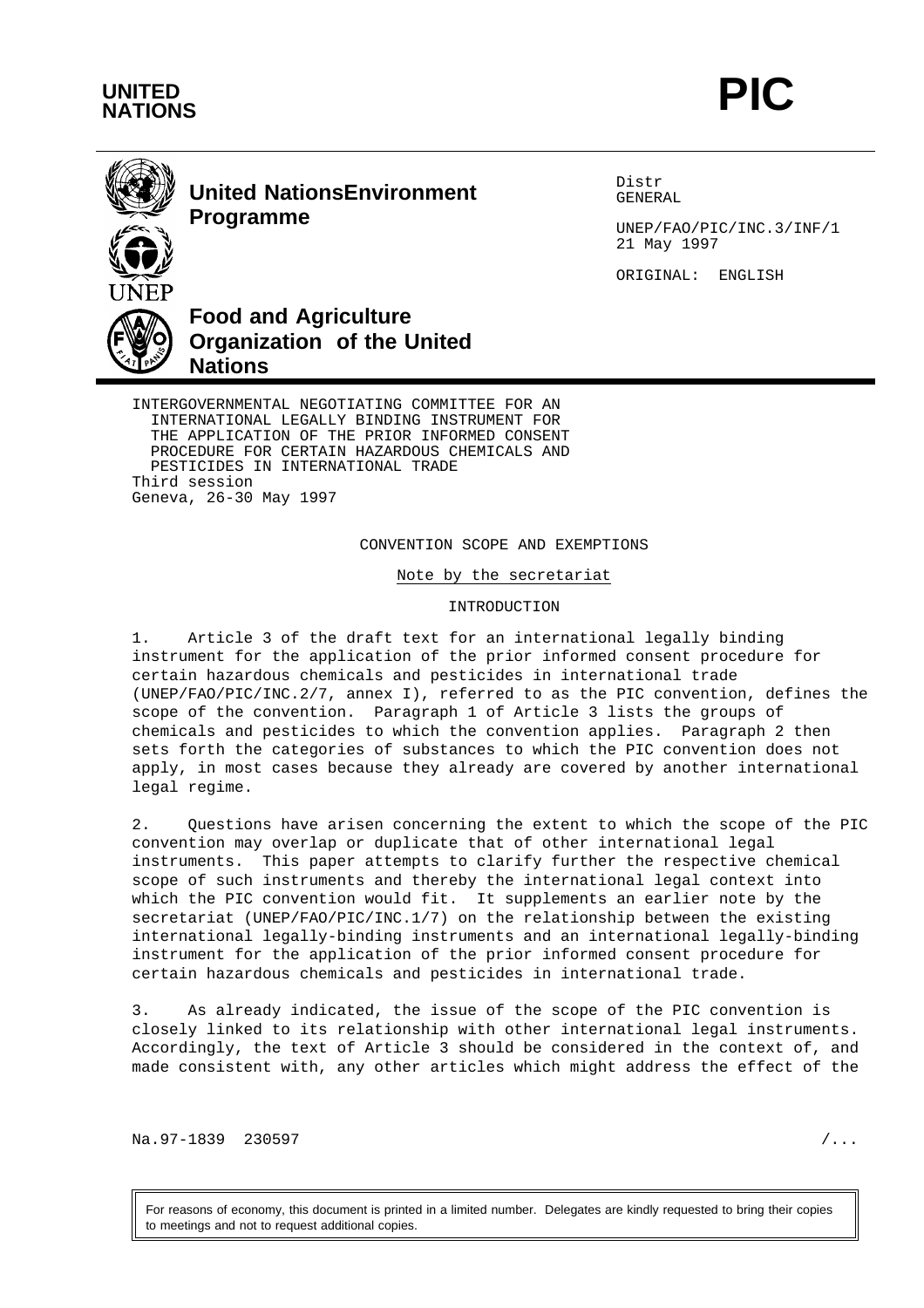PIC convention on obligations under related international environmental agreements (see document UNEP/FAO/PIC/INC.3/INF/2).

I. CONTENT OF ARTICLE 3

4. The present draft text of Article 3 reads as follows:

#### "Scope of the Convention

- "1. This Convention applies to:
	- "(a) Banned or severely restricted chemicals; and
	- "(b) [Acutely] hazardous pesticide formulations.
- "2. This Convention does not apply to:
	- "(a) Narcotic drugs and psychotropic substances;
	- "(b) Radioactive materials; and
	- "(c) Wastes;
	- "[(d) Chemical weapons and their precursors;]
	- "(e) Pharmaceuticals, including human and veterinary drugs;
	- "[(f) Chemicals used as food additives;]

"(g) Chemicals imported for the purpose of research or analysis in quantities not likely to affect the environment or human health; and

"(h) Chemicals imported by an individual for his or her own personal use in quantities reasonable for such use and in quantities not likely to affect the environment or human health."

5. With regard to the current draft text, consideration could be given to other drafting options. These include, first, deleting paragraph 2 of Article 3 and using the definitions of "chemical" and other terms to identify those substances to which the proposed convention does not apply or, second, making a separate article on the subject of exemptions.

#### II. SUBSTANCES EXEMPTED FROM THE PIC CONVENTION

6. The following section summarises the existing legal regimes which govern the production, distribution, consumption, handling transport and disposal of various hazardous substances and materials. It should be read in conjunction with the matrix provided in the annex to this document. Such information is intended to assist the Intergovernmental Negotiating Committee in taking decisions concerning the appropriate scope of the PIC convention and how that could best be reflected in the language of Article 3 or other convention text.

#### A. Narcotic drugs and psychotropic substances

/...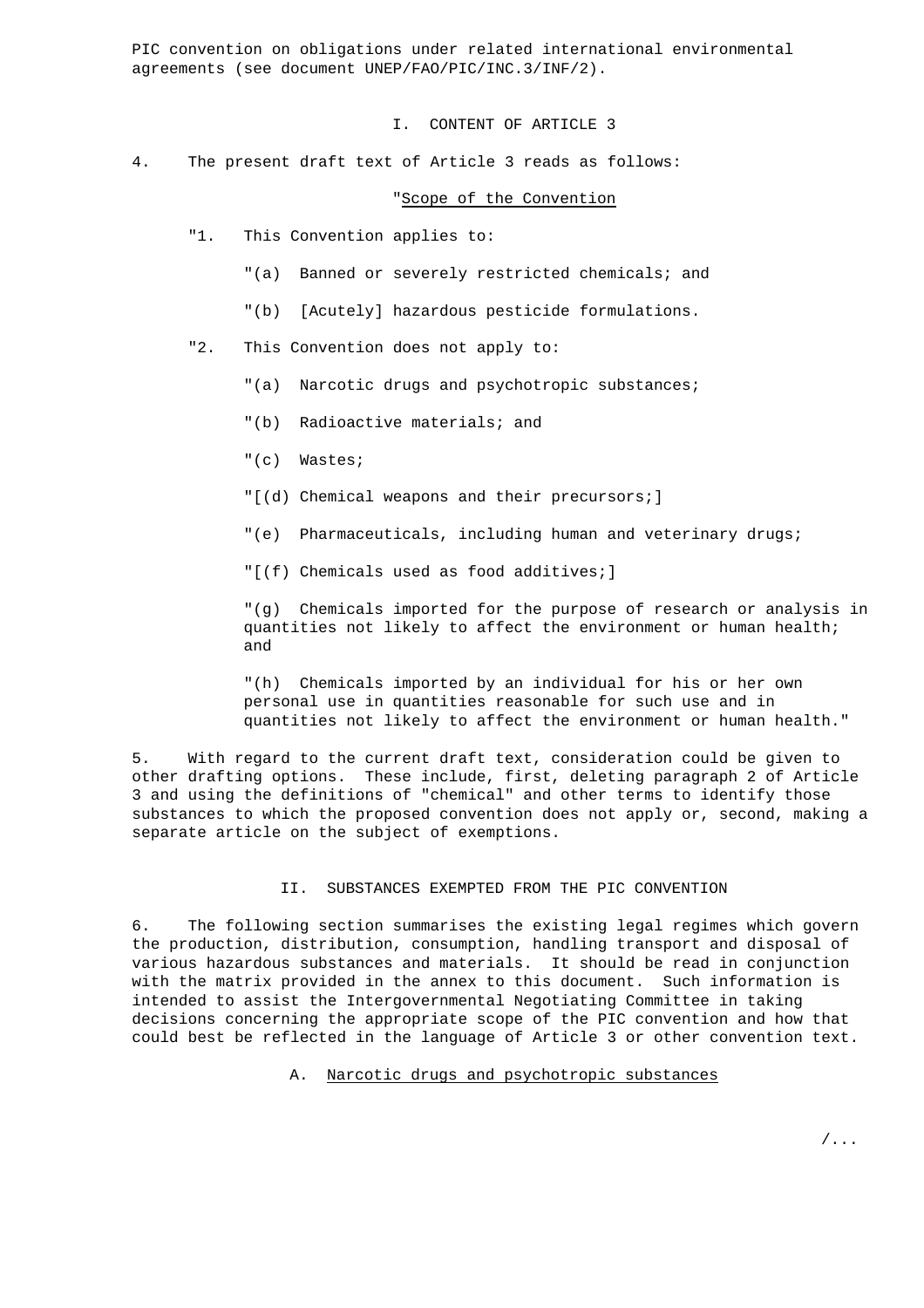7. Instruments that are relevant to this category include:

(a) The 1986 United Nations Convention Against Illicit traffic in Narcotic Drugs and Psychotropic Substances;

(b) The 1971 Convention on Psychotropic Substances; and

(c) The 1961 Single Convention on Narcotic Drugs, as amended by the 1972 Protocol.

8. The objectives of the 1988 Convention are to prevent and combat drug abuse through controlling the illicit supply of narcotic drugs and psychotropic substances and to prevent trade in and the diversion of materials and equipment for their illicit production or manufacture. The objective of the 1961 and 1971 Conventions is to control the lawful supply of narcotic drugs (including preparations) and psychotropic substances, respectively.

9. The 1988 Convention reinforces and supplements the measures provided in the 1961 and 1971 Conventions. It covers, in addition to narcotic drugs and psychotropic substances, those substances frequently used in their illicit manufacture. Generally, "narcotic drugs" include opium, morphine, codeine, heroin, methadone, pethidine, cannabis and cocaine. "Psychotropic substances" include mainly hallucinogens, stimulants and depressants. Under the 1988 Convention, a system of permits was established primarily to control production, consumption and distribution within and between Parties.

## B. Radioactive materials

10. Over the last three decades, international cooperation to ensure the safe use of nuclear energy has produced a growing regime of legally binding rules and advisory standards, primarily developed under the auspices of the International Atomic Energy Agency (IAEA). Of special interest in the context of the PIC convention are those legal provisions related to radioactive waste management and the transport of radioactive materials.

11. Initial legal instruments dealing with nuclear energy addressed the physical protection of nuclear material and the handling of nuclear accidents or radiological emergencies. More recently, a convention has entered into force which covers the safe management of civil nuclear installations. In 1993, the IAEA General Conference requested the Director General to initiate preparations for a convention on the safety of radioactive waste management and an open-ended group of technical and legal experts is now working to prepare such a convention.

12. In 1990, the IAEA General Conference adopted a Code of Practice on International Transboundary Movement of Radioactive Waste. The Code's purpose is to provide preventive measures against any uncontrolled international movement and disposal of such waste.

13. The transport of radioactive material is addressed by a number of conventions, including:

(a) 1974 International Convention for the Safety of Life at Sea, which regulates, inter alia, the transport of dangerous goods, including radioactive materials;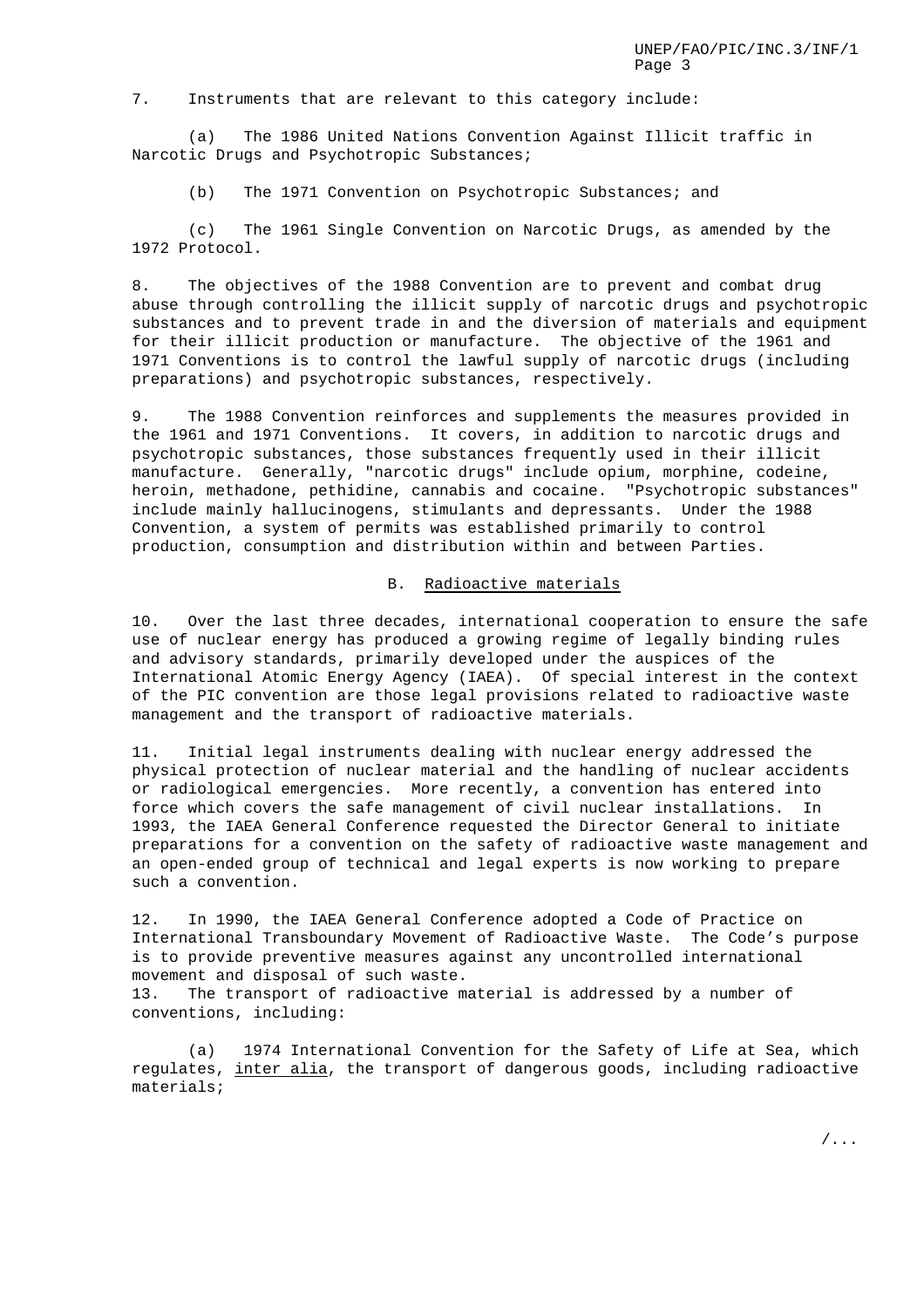UNEP/FAO/PIC/INC.3/INF/1 Page 4

(b) 1982 United Nations Convention on the Law of the Sea, which, in Article 23 regulates the operation of foreign nuclear-powered ships or ships carrying nuclear substances, including the right of innocent passage through the territorial sea of States; and

(c) 1996 Protocol to the 1972 Convention on the Prevention of Marine Pollution by Dumping of Wastes and Other Matter which prohibits the dumping of listed wastes or other matter which contain levels of radioactivity greater than de minimis concentrations as defined by the IAEA and adopted by the Parties.

14. In 1993, a Joint Working Group of IAEA, the International Maritime Organization (IMO) and UNEP elaborated a draft Code for the Safe Carriage of Irradiated Nuclear Fuel, Plutonium and High-Level Radioactive Waste in Flasks on Board Ships. The Code has been adopted by the IMO General Assembly and the policy-making organs of IAEA.

#### C. Wastes

15. Elements of the 1989 Basel Convention on the Control of Transboundary Movements of Hazardous Wastes and Their Disposal that could be relevant to a PIC convention were discussed in some detail in the note by the secretariat (UNEP/FAO/PIC/INC.1/7), cited in paragraph 2 above. At the second session of the Intergovernmental Negotiating Committee, the Secretariat presented an additional note on the Basel Convention on the Control of Transboundary Movements of hazardous Wastes and Their Disposal and its relevance to chemical wastes (UNEP/FAO/PIC/INC.2/5).

16. Both notes indicate the need for clarifying "chemicals" covered by the PIC convention vis-à-vis "wastes" covered by the Basel Convention, particularly with regard to, first, wastes disguised as products, second, obsolete pesticides and, third, chemical wastes not covered by the Basel Convention.

#### D. Substances used as or to produce chemical weapons

17. After World War I, outrage at the effects of chemical weapons led to the signing of the 1925 Geneva Protocol for the Prohibition of the Use of Asphyxiating, Poisonous or Other Gases, and Bacteriological Methods of Warfare. This protocol bans the use of chemical weapons in war, but does not prohibit the development, production or possession of such weapons.

18. The 1993 Convention on the Prohibition of the Development, Production, Stockpiling and Use of Chemical Weapons and on Their Destruction will enter into force on 29 April 1997. Its preamble states the determination of States Parties to prohibit and eliminate all types of weapons of mass destruction. It recalls the Geneva Protocol of 1925 and the Convention on the Prohibition of the Development, Production and Stockpiling of Bacteriological (Biological) and Toxic Weapons and on Their Destruction of 1972, both of which are multilateral instruments pertinent to the Convention. The Preamble also recognizes the prohibition, embodied in agreements and relevant principles of international law, of the use of herbicides as a method of warfare and expresses the desire of States Parties to enhance their economic and technological development.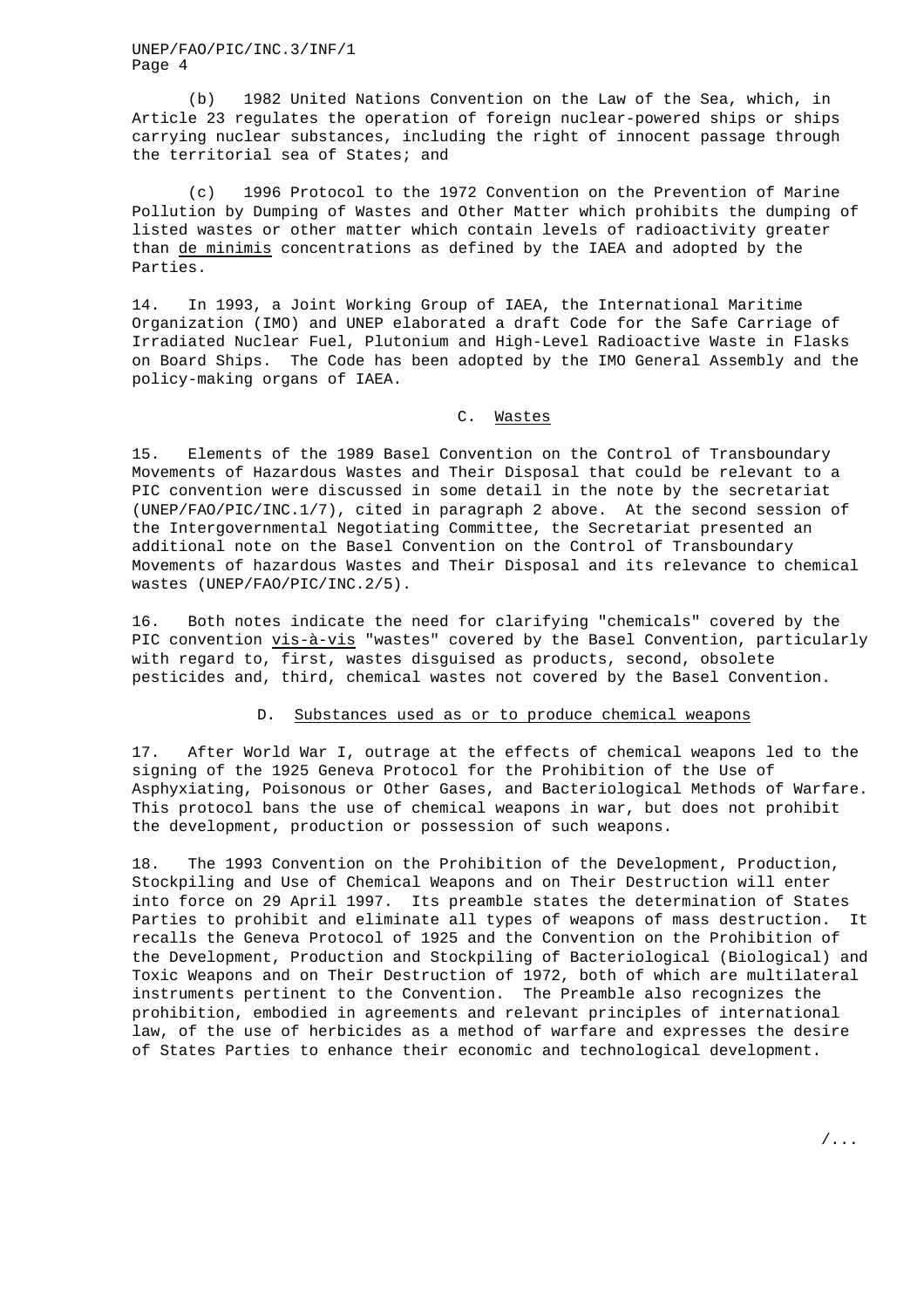19. The basic obligations of a Party under the Convention are, first, not to develop, produce, acquire, stockpile, transfer or use chemical weapons and, second, to destroy chemical weapons on its territory. Three schedules to the Convention list toxic chemicals (such as sulphur, mustard or phosgene) and their precursors which might be used as chemical weapons. Part VI of the Annex on Implementation and Verification explains that substances listed in Schedule 1 to the Convention may be produced, acquired, retained, transferred or used if:

(a) They are applied to research, medical, pharmaceutical or protective purposes; and

(b) The types and quantities of the chemicals are strictly limited to those which can be justified for such purposes; and

(c) The aggregate amount of such chemicals at any given time for such purposes is equal to or less then 1 tonne; and

(d) The aggregate amount for such purposes acquired by a State Party in any year through production, withdrawal from chemical weapons stocks and transfer is equal to or less than 1 tonne.

#### E. Parmaceuticals, including human and veterinary drugs

20. The 1975 Certification Scheme on the Quality of Pharmaceutical Products Moving in International Commerce, developed under the auspices of the World Health Organization (WHO), provides an administrative mechanism whereby a country can, first, obtain assurance that the imported pharmaceutical product is authorised to be sold in the market of the exporting country; second, obtain assurance that the manufacturing plant in which the product is being manufactured is subject to periodic inspections and conforms to the WHO guidelines on Good Practices in the Manufacture and Quality Control of Drugs; and, third, exchange information on the implementation of inspection and controls in the exporting country.

21. For the purpose of the Certification Scheme, the term "pharmaceutical products" covers any medicine in its finished form, dosage forms of veterinary products administered to food-producing animals and those starting materials (basic drugs) used in the manufacture of pharmaceutical products that are subject to control by legislation in the exporting country.

#### F. Chemicals used as food additives

22. There are currently no legal instruments at the global level which cover food additives. The subject of pesticide residues on food products, however, should be distinguished from the subject of food additives.

G. Chemicals imported for the purpose of research or analysis in quantities not likely to affect the environment or human health and chemicals imported by an individual for his or her own personal use in quantities reasonable for such use and in quantities not likely to affect the environment or human health

/...